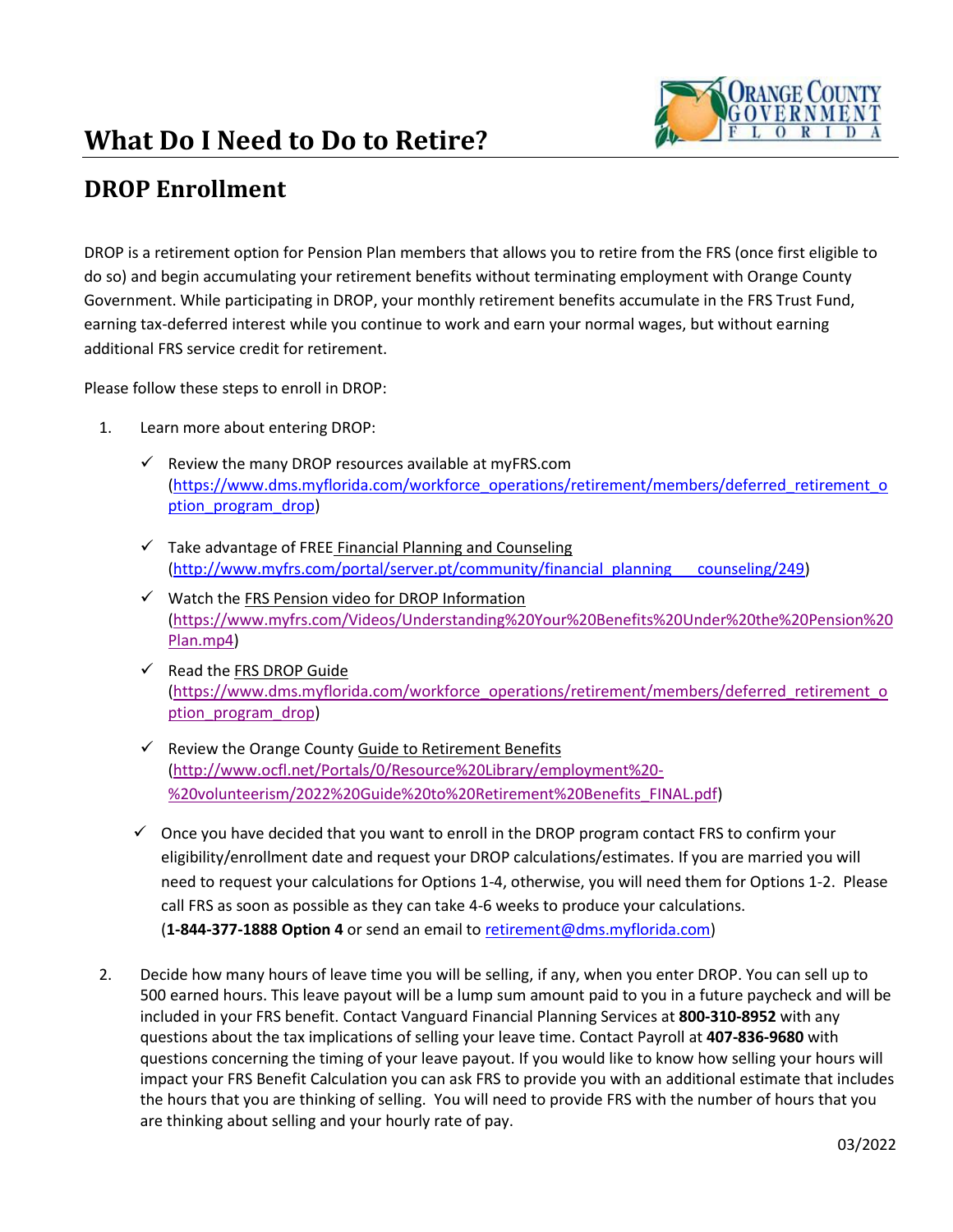3. If you wish to change your Deferred Compensation 457(b) Plan contribution deduction amount, log in to your account a[t http://ocf.vanguard-education.com/ekit/.](http://ocf.vanguard-education.com/ekit/) For any other questions about Deferred Compensation, contact either Vanguard Participant Services at **800-523-1188** or Payroll at **407-836-9680**.

 $\checkmark$  Review the Vanguard Payroll Deduction Schedule.

- 4. Two months before your DROP Enrollment date **and** after receiving your DROP Enrollment Calculations, contact the Benefits Team at [Benefits@ocfl.net](mailto:Benefits@ocfl.net) to schedule a DROP Enrollment appointment so that we can assist with the completion and notarizing of the following forms:
	- $\checkmark$  DP-11, FRS Pension Plan Application for Service Retirement and the Deferred Retirement Option Program (DROP)
	- ✓ DP-ELE, Florida Retirement System Pension Plan Notice of Election to Participate in the Deferred Retirement Option Program (DROP) and Resignation of Employment
	- $\checkmark$  FRS-11o, Florida Retirement System Pension Plan Option Selection for FRS Members
	- ✓ SA-1, Florida Retirement System Pension Plan Spousal Acknowledgement Form

\*Please include in the subject line: "Request for DROP Enrollment Processing Appointment." Include your employee ID, your DROP enrollment start date, your telephone number, and state how many personal hours you plan to sell or state that you do not plan to sell any hours.

You may access and print a blank DROP Retirement Forms packet [\(https://employer.frs.fl.gov/forms/drop](https://employer.frs.fl.gov/forms/drop-packet.pdf)[packet.pdf\)](https://employer.frs.fl.gov/forms/drop-packet.pdf). You can either type or clearly print the required information onto the forms but **DO NOT SIGN OR SUBMIT TO FRS PRIOR TO YOUR DROP ENROLLMENT MEETING.**

- 5. Bring the following items to your DROP enrollment appointment:
	- $\checkmark$  A copy of your calculation/estimate from the FRS that shows your DROP enrollment eligibility start date.
	- ✓ The DROP Retirement Forms packet (item 7, above) is **unsigned and not notarized**. *If you are married and selecting Option 1 or 2, please have your spouse complete/notarize the SA-1 ONLY.*
	- $\checkmark$  A copy of your certified birth certificate (and your spouse's, if married). If you don't have a birth certificate, click the following for other options. [\(https://www.rol.frs.state.fl.us/forms/bvr-1.pdf\)](https://www.rol.frs.state.fl.us/forms/bvr-1.pdf)
	- ✓ Your state-issued ID or driver's license (for notary purposes).
	- $\checkmark$  A copy of the certified birth certificate and Social Security Number of your joint annuitant if you are selecting retirement Option 3 or 4.
	- $\checkmark$  A copy of your Marriage License if you are selecting option 3 or 4
	- $\checkmark$  Names, dates of birth, social security numbers, addresses, and phone numbers of all beneficiaries to be listed.
- 6. You can expect the following at your appointment:
	- $\checkmark$  Your Benefits representative will review your DROP retirement forms, notarize the forms, and fax all documents, including birth certificates/marriage license, to FRS after completion of the meeting.
	- ✓ Your Benefits representative will review with you and have you sign the Personal/Vacation FRS DROP form (Leave Payout form).